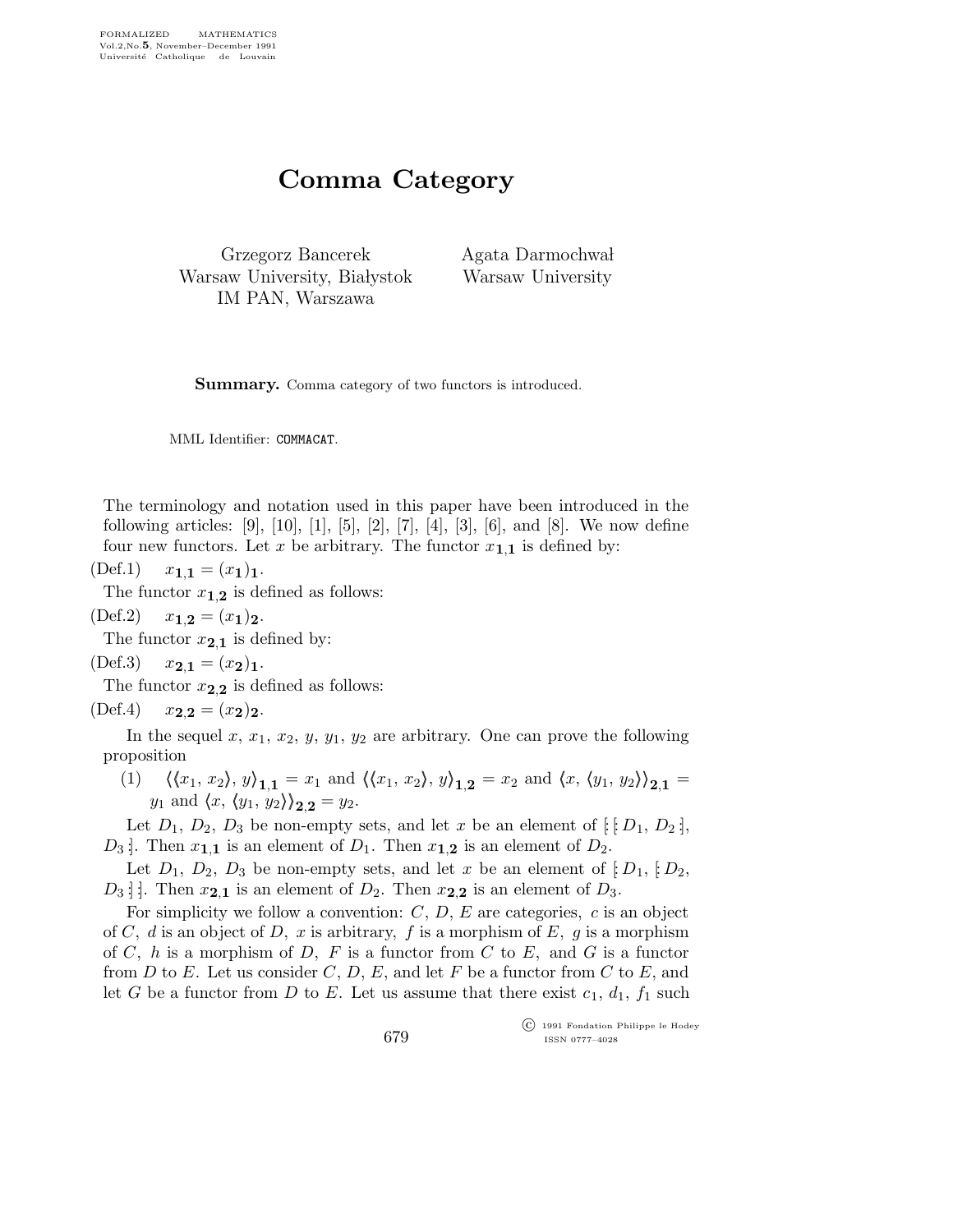that  $f_1 \in \text{hom}(F(c_1), G(d_1))$ . The functor  $\text{Obj}_{(F,G)}$  yields a non-empty subset of  $\lbrack \cdot \rbrack$  the objects of C, the objects of D  $\rbrack$ , the morphisms of E  $\rbrack$  and is defined as follows:

 $(\text{Def.5})$   $\text{Obj}_{(FG)} = \{ \langle \langle c, d \rangle, f \rangle : f \in \text{hom}(F(c), G(d)) \}.$ 

In the sequel  $o, o_1, o_2$  will denote elements of  $\mathrm{Obj}_{(F,G)}$ . The following proposition is true

(2) Suppose there exist c, d, f such that  $f \in \text{hom}(F(c), G(d))$ . Then  $o =$  $\{\langle o_{1,1}, o_{1,2}\rangle, o_2\}$  and  $o_2 \in \text{hom}(F(o_{1,1}), G(o_{1,2}))$  and  $\text{dom}(o_2) = F(o_{1,1})$ and  $\text{cod}(o_2) = G(o_{1,2}).$ 

Let us consider C, D, E, F, G. Let us assume that there exist  $c_1$ ,  $d_1$ ,  $f_1$  such that  $f_1 \in \text{hom}(F(c_1), G(d_1))$ . The functor  $\text{Morph}_{(F,G)}$  yielding a non-empty subset of  $[~!~\mathrm{Obj}_{(F,G)}, \mathrm{Obj}_{(F,G)}$  qua a non-empty set  $]$ ,  $[$  the morphisms of  $C,$  the morphisms of  $D$  : is defined by:

(Def.6) Morph<sub>(F,G)</sub> = { $\langle \langle o_1, o_2 \rangle, \langle g, h \rangle \rangle : \text{dom } g = o_{11,1} \wedge \text{cod } g = o_{21,1} \wedge$ dom  $h = o_{11,2} \wedge \text{cod } h = o_{21,2} \wedge o_{22} \cdot F(g) = G(h) \cdot o_{12}$ .

In the sequel  $k, k_1, k_2, k'$  denote elements of  $\mathrm{Morph}_{(F,G)}$ . Let us consider C, D, E, F, G, k. Then  $k_{1,1}$  is an element of  $\mathrm{Obj}_{(F,G)}$ . Then  $k_{1,2}$  is an element of  $\mathrm{Obj}_{(F,G)}$ . Then  $k_{2,1}$  is a morphism of C. Then  $k_{2,2}$  is a morphism of D.

The following proposition is true

- (3) Suppose There exist c, d, f such that  $f \in \text{hom}(F(c), G(d))$ . Then
- (i)  $k = \langle \langle k_{1,1}, k_{1,2} \rangle, \langle k_{2,1}, k_{2,2} \rangle \rangle,$
- (ii)  $\text{dom}(k_{2,1}) = (k_{1,1})_{1,1},$
- (iii)  $\text{cod}(k_{2,1}) = (k_{1,2})_{1,1}$ ,
- (iv)  $\text{dom}(k_{2,2}) = (k_{1,1})_{1,2}$ ,
- (v)  $\cot(k_{2,2}) = (k_{1,2})_{1,2}$ ,
- (vi)  $(k_{1,2})_2 \cdot F(k_{2,1}) = G(k_{2,2}) \cdot (k_{1,1})_2.$

Let us consider C, D, E, F, G,  $k_1$ ,  $k_2$ . Let us assume that there exist  $c_1$ ,  $d_1$ ,  $f_1$  such that  $f_1 \in \text{hom}(F(c_1), G(d_1))$ . Let us assume that  $k_{1,2} = k_{2,1,1}$ . The functor  $k_2 \cdot k_1$  yielding an element of  $\text{Morph}_{(F,G)}$  is defined as follows:

 $(\text{Def.7})$   $k_2 \cdot k_1 = \langle \langle k_{11,1}, k_{21,2} \rangle, \langle k_{22,1} \cdot k_{12,1}, k_{22,2} \cdot k_{12,2} \rangle \rangle.$ 

Let us consider C, D, E, F, G. The functor  $\circ_{(F,G)}$  yields a partial function from [ $\operatorname{Morph}_{(F,G)}$ ,  $\operatorname{Morph}_{(F,G)}$ ] to  $\operatorname{Morph}_{(F,G)}$  and is defined by:

 $(Def.8) \quad \text{dom}(\circ_{(F,G)}) = \{ \langle k_1, k_2 \rangle : k_{1,1} = k_{2,1,2} \}$  and for all k, k' such that  $\langle k, k \rangle$  $k'$   $\in$  dom $(\circ_{(F,G)})$  holds  $\circ_{(F,G)}(\langle k, k' \rangle) = k \cdot k'.$ 

Let us consider C, D, E, F, G. Let us assume that there exist  $c_1$ ,  $d_1$ ,  $f_1$ such that  $f_1 \in \text{hom}(F(c_1), G(d_1))$ . The functor  $(F, G)$  yielding a strict category is defined by the conditions (Def.9).

(Def.9) (i) The objects of  $(F, G) = \text{Obj}_{(F, G)}$ ,

(ii) the morphisms of  $(F, G) = \text{Morph}_{(F, G)}$ ,

- (iii) for every k holds (the dom-map of  $(F, G)(k) = k_{1,1}$ ,
- (iv) for every k holds (the cod-map of  $(F, G)(k) = k_{1,2}$ ,
- (v) for every *o* holds (the id-map of  $(F, G)(o) = \langle \langle o, o \rangle, \langle \mathrm{id}_{(o_{1,1})}, \mathrm{id}_{(o_{1,2})} \rangle$ ),